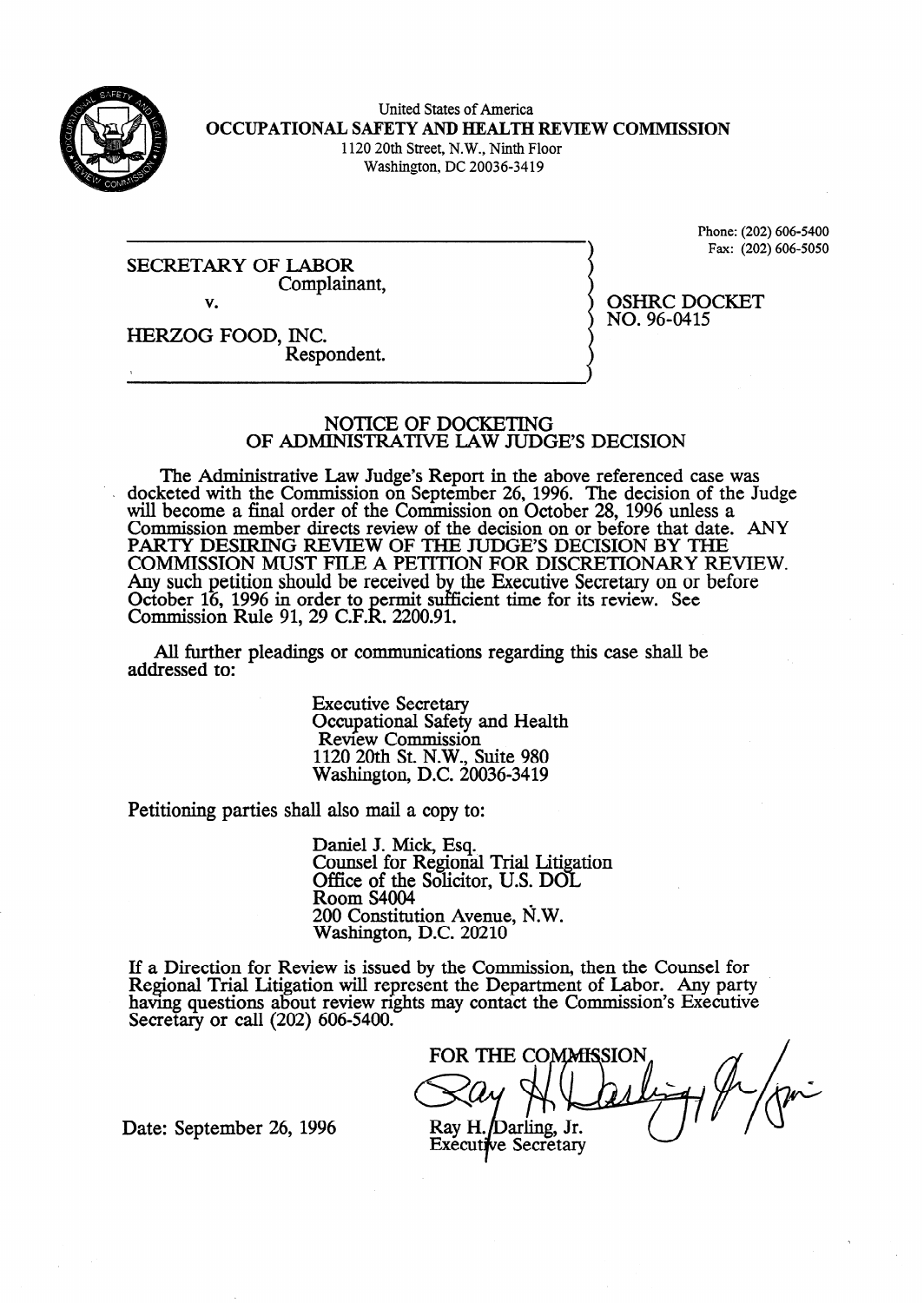# DOCKET NO. 96-0415

### NOTICE IS GIVEN TO THE FOLLOWING:

Patricia M. Rodenhausen Regional Solicitor, U.S. DOL 201 Varick Street, Room 707 New York, NY 10014

Jeffrey A. Marshall, Esquire Marshall, Conway & Wright, P. C. 116 John Street NW York, NY 10038

Irving Sommer Chief Administrative Law Judge Occupational Safety and Health Review Commission One Lafayette Centre 1120 20th St. N.W., Suite 990 Washington, DC 20036 3419

00106866783 :02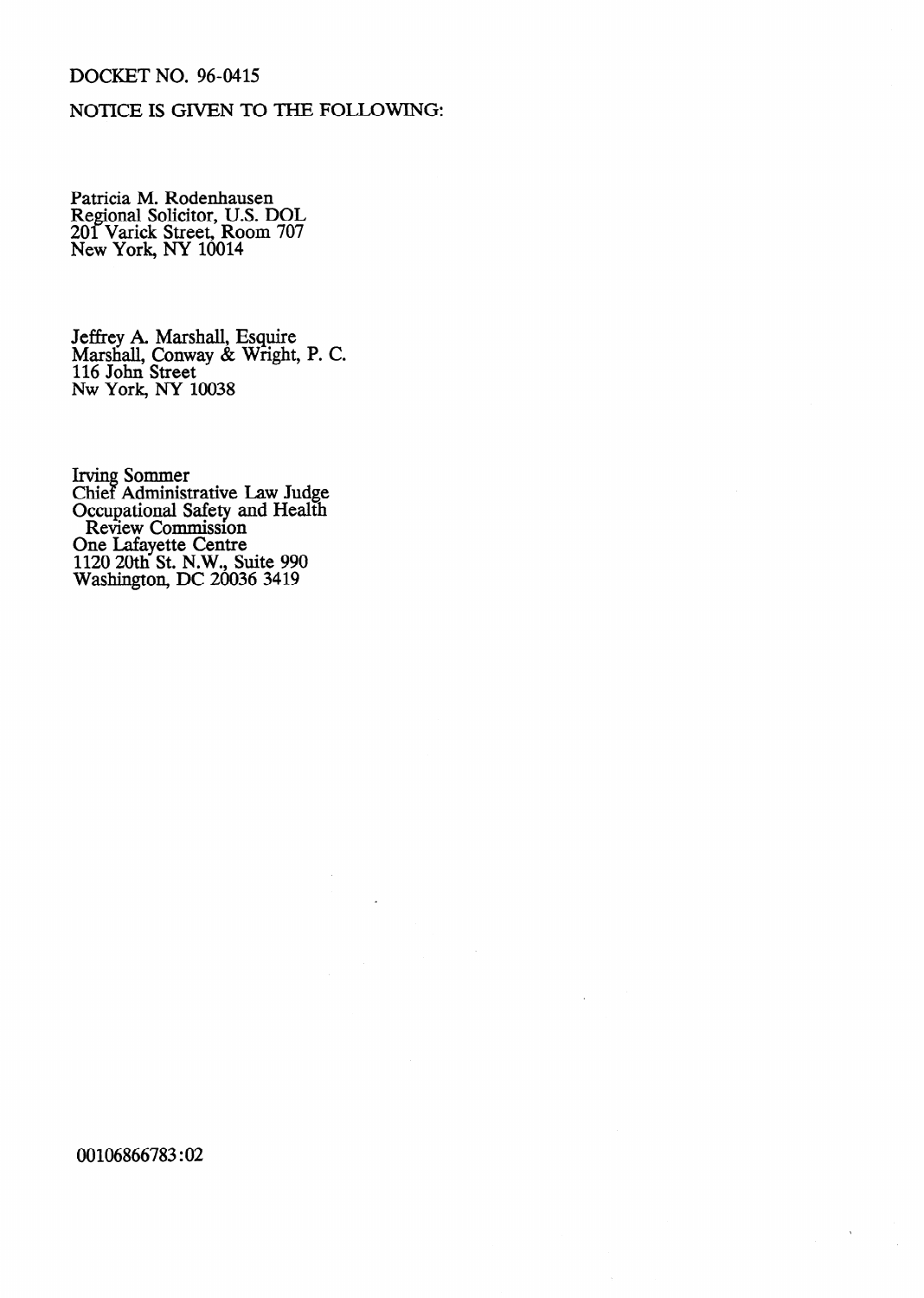## UNITED STATES OF AMERICA OCCUPATIONAL SAFETY AND HEALTH REVIEW COMMISSION

.<br>.

.<br>. **.** 

.

SECRETARY OF LABOR,

Complainant,

 $\mathbf{v}$ .

**.** Docket No. 96-0415

HERZOG FOOD, INC.,

Respondent. Respondent.

Appearances:

Luis Micheli, Esq. Ms. Sabina Rezza, Esq. Regional Solicitor, USDOL New York, N.Y.

Robert Conway, Esq. Marshall, Conway & Wright, Esq. New York, N.Y.

Before: Chief Judge Irving Sommer

### **DECISION AND ORDER**

For the Complainant For the Respondent

This is a proceeding under section 10(c) of the Occupational Safety and Health Act of 1970, 29 U.S.C. sec. 651-678 (''the Act"), to determine whether the Respondent Herzog Food, Inc. ("Herzog") filed a timely notice of contest of the citation and penalty proposed by the Secretary for alleged violation of the Act. A hearing was held on the Secretary's motion to dismiss the Respondent's notice of contest. The Secretary filed a brief following the hearing.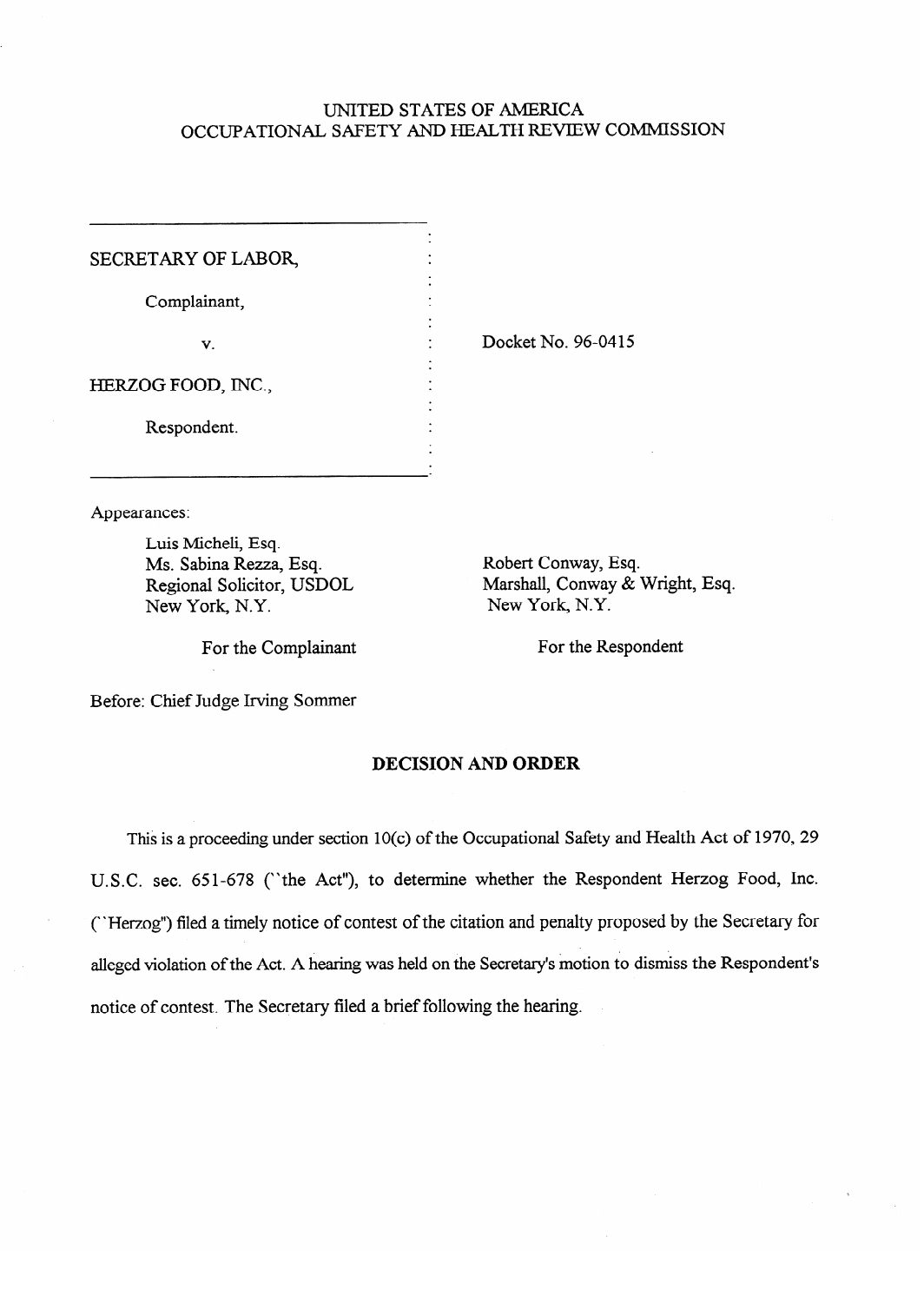#### BACKGROUND

The citation setting forth the alleged violation and the accompanying notification of proposed penalty was issued by certified mail on December 11, 1995. Herzog received these documents on December 18, 1995. (Exh.C-3,6;Tr.36). Pursuant to section  $10(a)$  of the Act, 29 U.S.C. sec. 659(a), Herzog was required to notify the Secretary of any intent to contest within 15 working days of receipt of the citation and notification of proposed penalty, or January 10,1996. In the absence of a timely contest, the citation and proposed penalty would be deemed a final judgment of the Commission by operation of law. Section 10(a).

In a letter dated January 18, 1996 counsel for Herzog notified the Department of Labor that "We are hereby issuing a formal protest to the filing of two violations against us." (Exh. C-4). Subsequently, in a letter dated February 21, 1996 counsel informed the Department of Labor that "Our letter of protest was issued on the nineteenth working day following receipt of the claim. We note that the City of New York had lost four days to snow emergencies. I am a Westchester resident and lost the entirety of the week of January 15th through the 18th."

### **DISCUSSION**

The record here plainly shows that Herzog notified the Secretary of its intent to contest the citation and proposed penalty after the expiration of the 15 day working period. The issue before this court is whether that untimely filing may be excused in the circumstances. An otherwise untimely notice of contest may be accepted where the delay in filing was caused by deception on the part of the Secretary or by failure of the Secretary to follow proper procedures. An employer is also entitled to relief under Fed. R. Civ. P. 60(b)(1) if it demonstrates that the Commission's final order was entered as a result of "mistake, inadvertence, surprise, or excusable neglect" or under Rule 60(b)(6)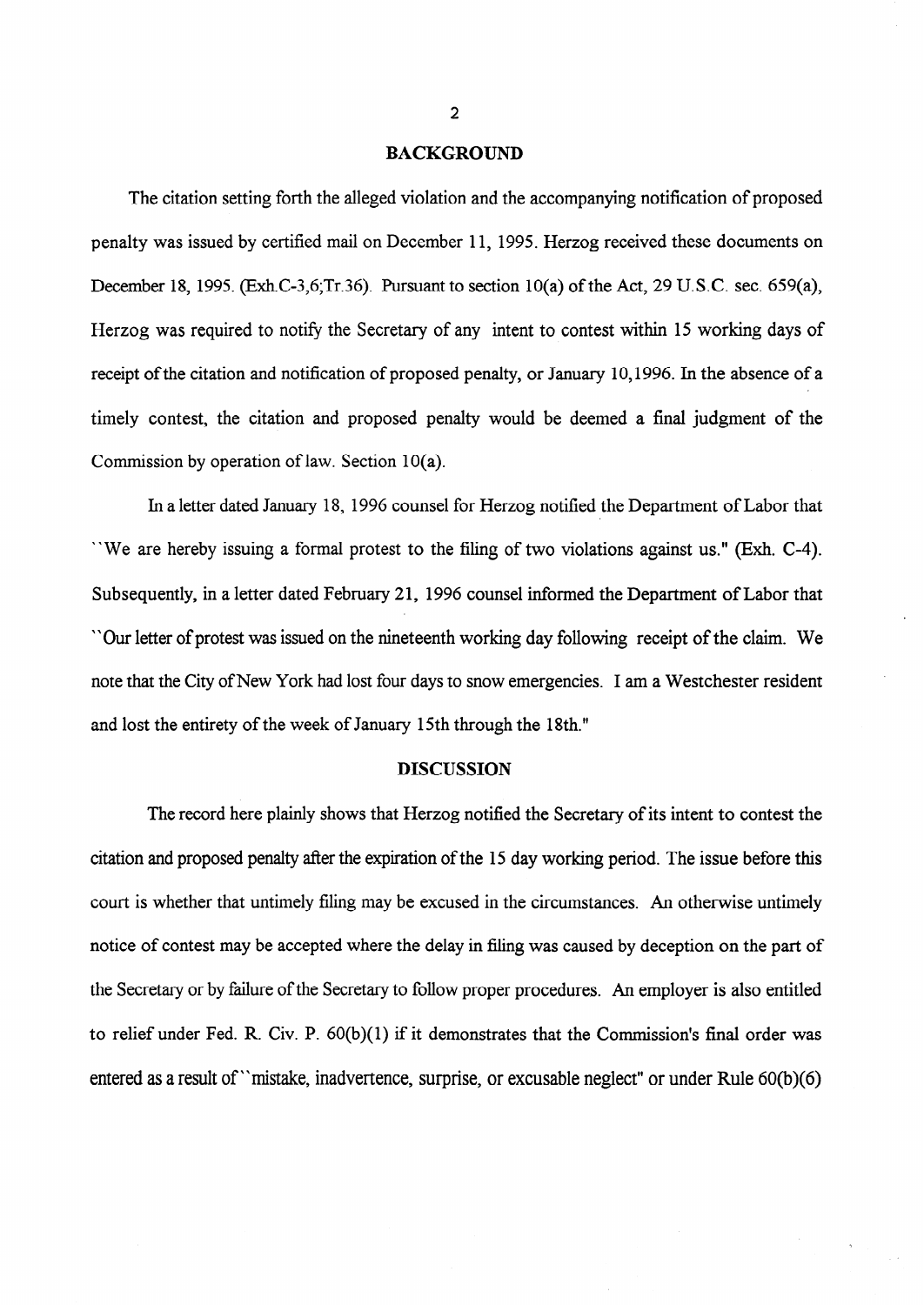for such mitigating circumstances as absence, illness, or a disability which prevents the party from protecting its interests. Here, there is no contention and no showing that the Secretary acted improperly or that the factors mentioned in Rule 60(b)(6) prevented the required action.

The cover letter to Herzog's citation states in emphasized type:

Right to contest- You have the right to contest this Citation and Notification of Penalty. You may contest all citation items or only individual items. You may also contest proposed penalties and/or abatement dates without contesting the underlying violations. Unless you inform the Area Director in writing that you intend to contest the citation(s) and or proposed penalty(ies) within 15 working days after the receipt. the citation(s) and proposed Penltv(ies) will become a final order of the Occupational Safetv and Health Review Commission and mav not be reviewed by any court or agencv. This admonition is repeated in the pamphlet enclosed with the citation to the Respondent which fully explains the employer rights and responsibilities. (Exh. C-2). Thusly, the citation placed Herzog explicitly on notice that it was obligated to file a notice of contest within 15 working days of receipt. Roy Kay Inc., 13 BNA OSHC 2021, 1987 CCH OSHD par.28,406 (No.88-1748, 1989). The "OSHA 3000"booklet also provides an "additional, straightforward explanation" of the need for a timely contest. See Keefe Earth *Boring Co.,* 14 BNA OSHC 2187.

Mr. Mark Witlieb, the corporate owner testified that he received the citation and documents from OSHA on December 18, 1995 (Tr. 36), read the same (Tr.39) and then "probably on or about that day" (Tr.37) notified his insurance carrier of said receipt.

Mr. Matthei, the senior claims representative for the insurance carrier testified that the documents from Herzog was first received by him on December 29,1995 (Tr. 43), but that he had spoken to Mr. Witlieb and been informed of their existence on December 21. However, this date would appear to

3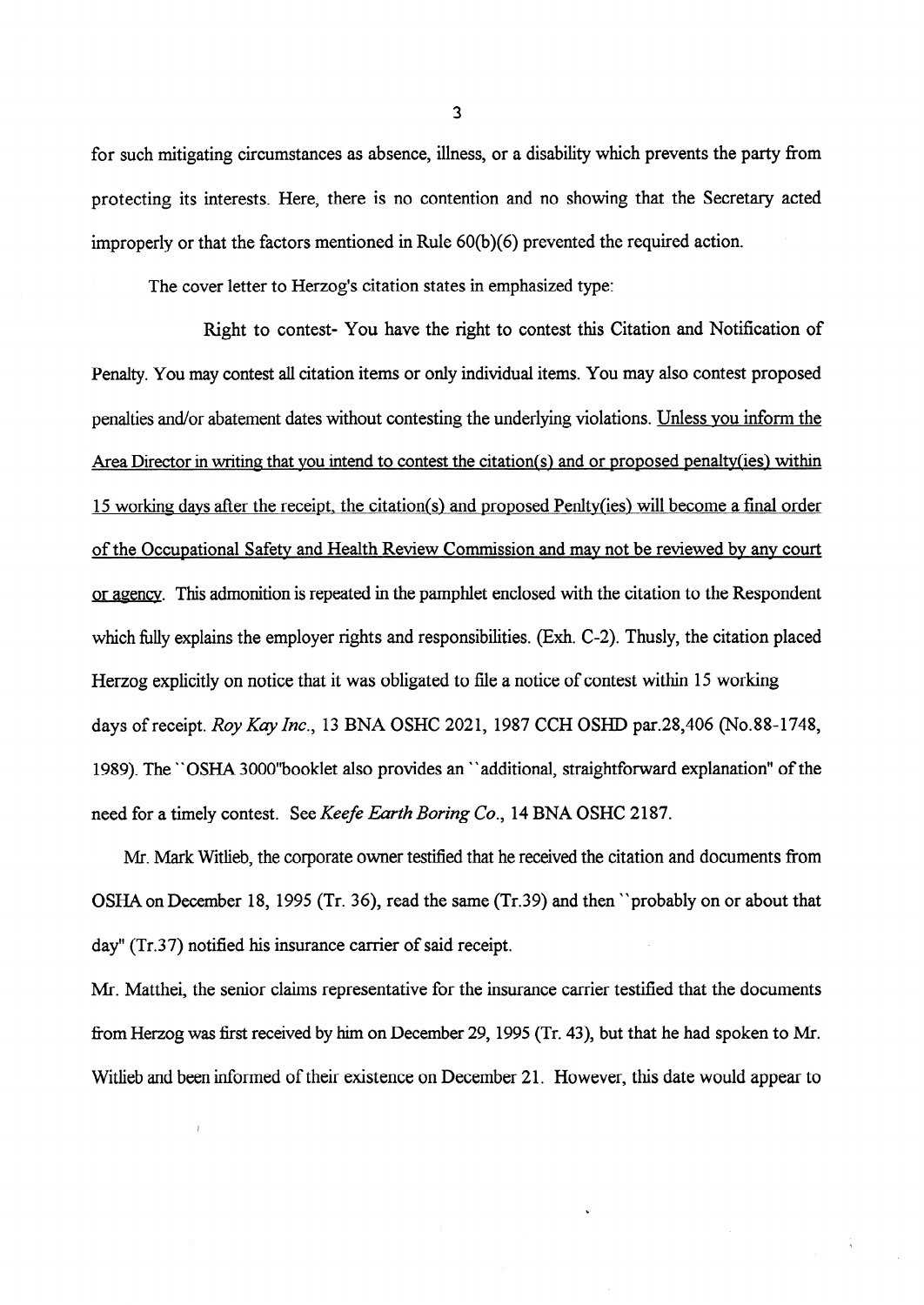be in error, since in a letter to the attorney dated January 16. 1996 Matthei makes reference to their conversation concerning this matter on December 18, 1995 buttressing the statement of Witlieb as to when he called his insurance company. The Respondent alleges that because of snow emergency closings on a number of days in January 1996 the contest letter was late. The evidence however, belies such contention. The corporate owner admitted receipt of the OSHA documents and read same. His rights and responsibilities were plainly there for him to see and comprehend. He called his insurance professional on that very day and obviously gave notice of the citation, and forwarded it. Matthei, the insurance professional called the attorney on December 18, 1995 to alert him., and testified he received the documents on December 29, 1995, all these dates before the alleged snowstorm. In short, two people read the documents, which told of the need for filing within 15 working days and took no action. The failure of the corporate owner who received the documents and who while reading them was careless and overlooked the admonitions given does not give rise to excusable neglect or any other reason which would allow relief. Stroudsburg Dyeing  $\&$  Finishing Co., 13 BNA OSHC 2058. The employers error and neglect of his vital business mail does not give rise to an excuse sufficient to obtain relief under Rule 60(b). "The excusable neglect standard can never be met by a showing of inability or refusal to read and comprehend the plain language of the federal rules." Cosmopolitan Aviation Corp., 763 F2d 507, 5 15 (2nd Cir.), cert. den., 474 U.S. 1032. The Respondent was negligent and did not follow proper business practices in not reading thoroughly the material sent by OSHA, including both the citation and booklet which outlined his rights and responsibilities. The Commission has held that employers whose improper business practices and procedures has led to failure to file in a timely manner are not entitled to relief, *Louisiana Pacific* Corp., 13 BNA OSHC 2020, nor will negligence establish such relief rights. E.K. Construction Co.,